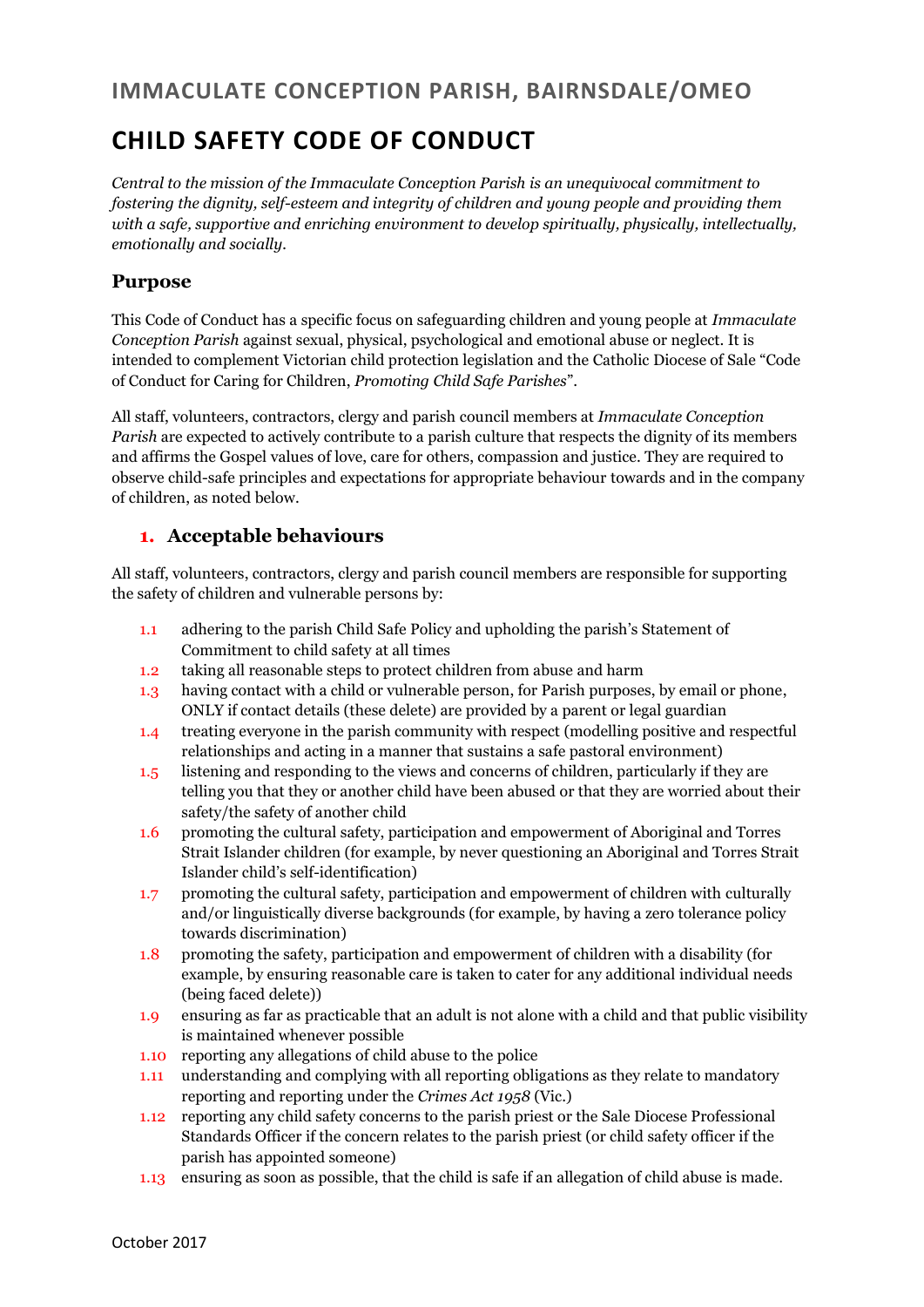#### **2. Unacceptable behaviours**

Staff, volunteers, contractors, clergy and parish council members must not:

- 2.1 ignore or disregard any suspected or disclosed child abuse
- 2.2 develop any 'special' relationships with children that could be seen as favouritism (for example, the offering of gifts or special treatment for specific children)
- 2.3 exhibit behaviours with children which may be construed as unnecessarily physical (for example, inappropriate sitting on laps)
- 2.4 put children at risk of abuse (for example, by locking doors or being alone with a child with no good cause)
- 2.5 initiate unnecessary physical contact with children or do things of a personal nature that a child can do for themselves, such as toileting or changing clothes
- 2.6 manage disruptive or unsafe behaviour by degrading or isolating a child; corporal punishment is never acceptable. Physical restraint should only be used as a last resort or in an emergency
- 2.7 engage in open discussions of a mature or adult nature in the presence of children (for example, personal details or social activities)
- 2.8 use inappropriate language in the presence of children
- 2.9 express derogatory views on cultures, race or sexuality in the presence of children or vulnerable persons
- 2.10 discriminate against any child because of age, gender, race, culture, vulnerability, sexuality, ethnicity or disability
- 2.11 have contact with a child or their family, who is/are not socially related, outside of the pastoral duties reasonably associated with the role description of the person's position in the parish without the parish priest's or child safety officer's (if the parish has appointed someone to this role) knowledge and/or consent (other than accidental contact, such as seeing people in the street)
- 2.12 have any online contact (including by social media, email, instant messaging etc.) with a child, or vulnerable person, or their family who is/are not family or socially related, unless necessary (e.g. by providing families with e-newsletters)
- 2.13 use any personal communication channels/device such as a personal email account or private mobile phones to conduct parish communications with children or vulnerable persons without explicit permission from the Parish Priest
- 2.14 exchange personal contact details such as phone number, social networking sites or email addresses with a child or their family who is/are not family or socially related
- 2.15 photograph or video a child without the consent of the parent or guardians
- 2.16 work with children while under the influence of alcohol or illegal drugs
- 2.17 consume illicit drugs on parish premises or at parish events.

Signed: \_\_\_\_\_\_\_\_\_\_\_\_\_\_\_\_\_\_\_ Dated: \_\_\_\_\_\_\_\_\_\_\_\_\_

I, \_\_\_\_\_\_\_\_\_\_\_\_\_\_\_\_\_\_\_\_\_\_\_\_\_\_\_, confirm that I have been provided with a copy of the above Code of Conduct and am aware that any breach of this code will result in a consequence which may affect my employment of opportunities to volunteer within Immaculate Conception Parish, Bairnsdale/Omeo.